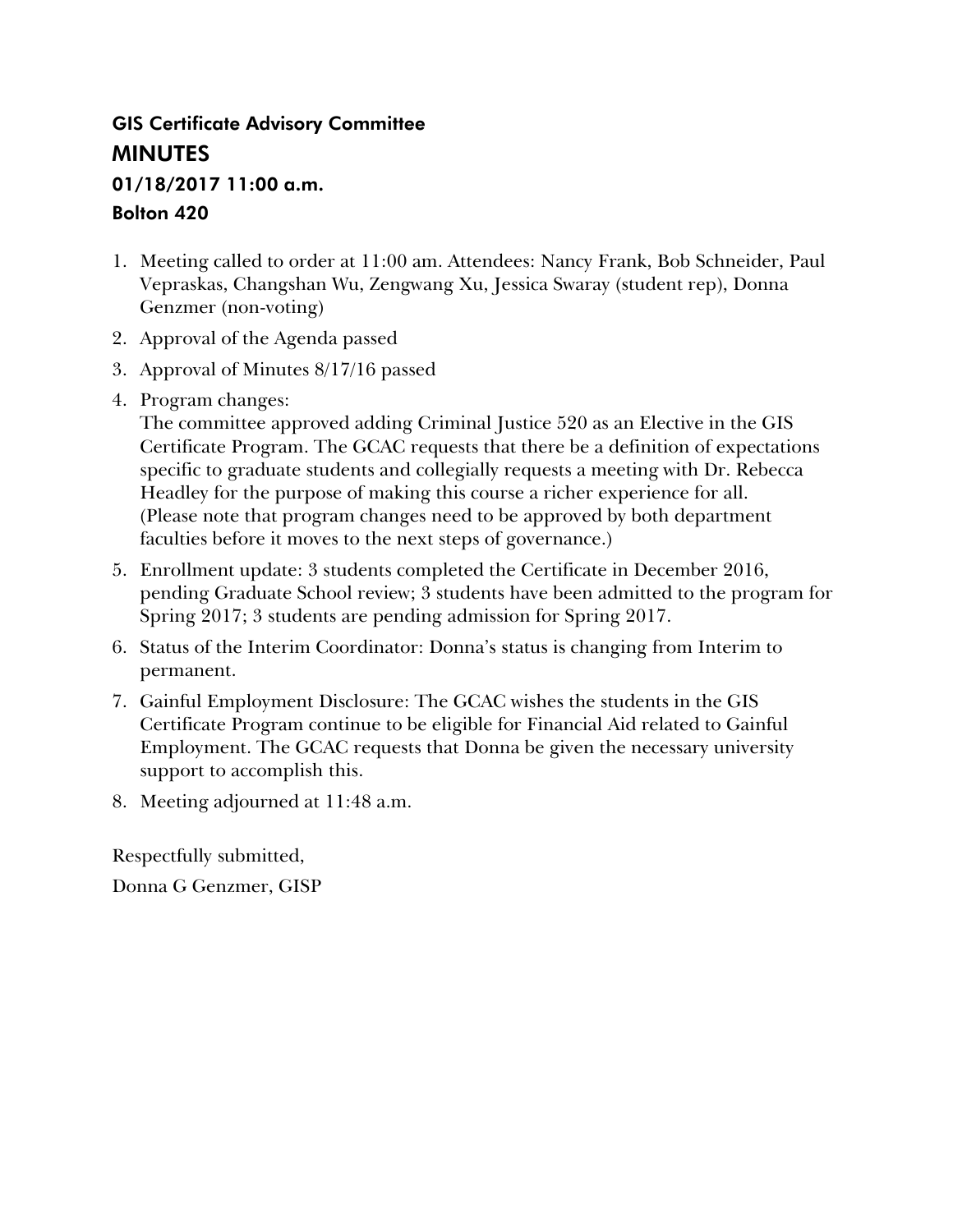#### **University of Wisconsin-Milwaukee Helen Bader School of Social Welfare Department of Criminal Justice ANALYSIS ORIENTED TECHNOLOGY (CRM JST: 520-001; 60195)**

 **Instructor:** Rebecca Headley **Day/Time:** M/5:00pm-7:40pm **Email:** rheadley@uwm.edu<sup>[1](#page-1-0)</sup> **Location:** Enderis Hall, 1024 **Semester:** Spring, 2017 **Credit Hours:** 3 **Office Hours:** W/2:00pm-4:00pm (Enderis Hall 1115) (o*r by appointment)*

*NOTE:* This course syllabus acts a *general* plan for the course, however, changes may be necessary. Students will be informed of any changes as soon as possible via D2L.

#### **COURSE DESCRIPTION**

This course provides a technological introduction to the basic functionality of ESRI's ArcGIS for mapping and analyzing crime data. Throughout this course, students will develop the skills needed to create, analyze, and interpret crime maps. Moreover, students will acquire the appropriate means for the delivery and dissemination of findings and maps for a variety of different audiences. This course will employ several mechanisms to aid in students' understandings of the theoretical and empirical applications of crime mapping and spatial analysis. PowerPoint lectures and hands-on exercises will be used to facilitate the learning and application of an array of mapping techniques, as well as to evaluate student understanding of these skills.

Furthermore, students will hone their understanding of community-oriented theories and approaches through engaging in a service learning partnership with one of several Milwaukeebased agencies. In this professional-working relationship, teams of students will aim to answer a variety of questions by using what they have learned throughout this course. Not only will this allow for students to provide a service to their communities, but will also allow for real-world applications of learned skills.

## **COURSE PREREQUISITES**

Students must be of junior standing or above, and have successfully passed CRM: 110.

To succeed in this class, students need to be proficient in basic computer skills (e.g., word, excel, internet browsing, email). Additionally, students will be required to use ArcGIS and SPSS software packages throughout the course of the semester. Please note that ArcGIS is **not** Mac OS compatible, however, this software package is accessible on computers in UWM computer labs. Students will need a USB/Jump drive for this class that holds a minimum of 32 GB of data.

## **TEXTS**

*Textbooks (required):* Hill, Bryan & Paynich, Rebecca (2014). Fundamentals of Crime Mapping ( $2<sup>nd</sup> Ed$ .). Burlington,

<span id="page-1-0"></span> <sup>1</sup> The best way to contact me regarding any class material (or questions) is through email. I will reply to any questions within 24 hours, except on Saturday, Sunday, and Holidays. Please use professional etiquette when contacting your agencies, group mates, and me.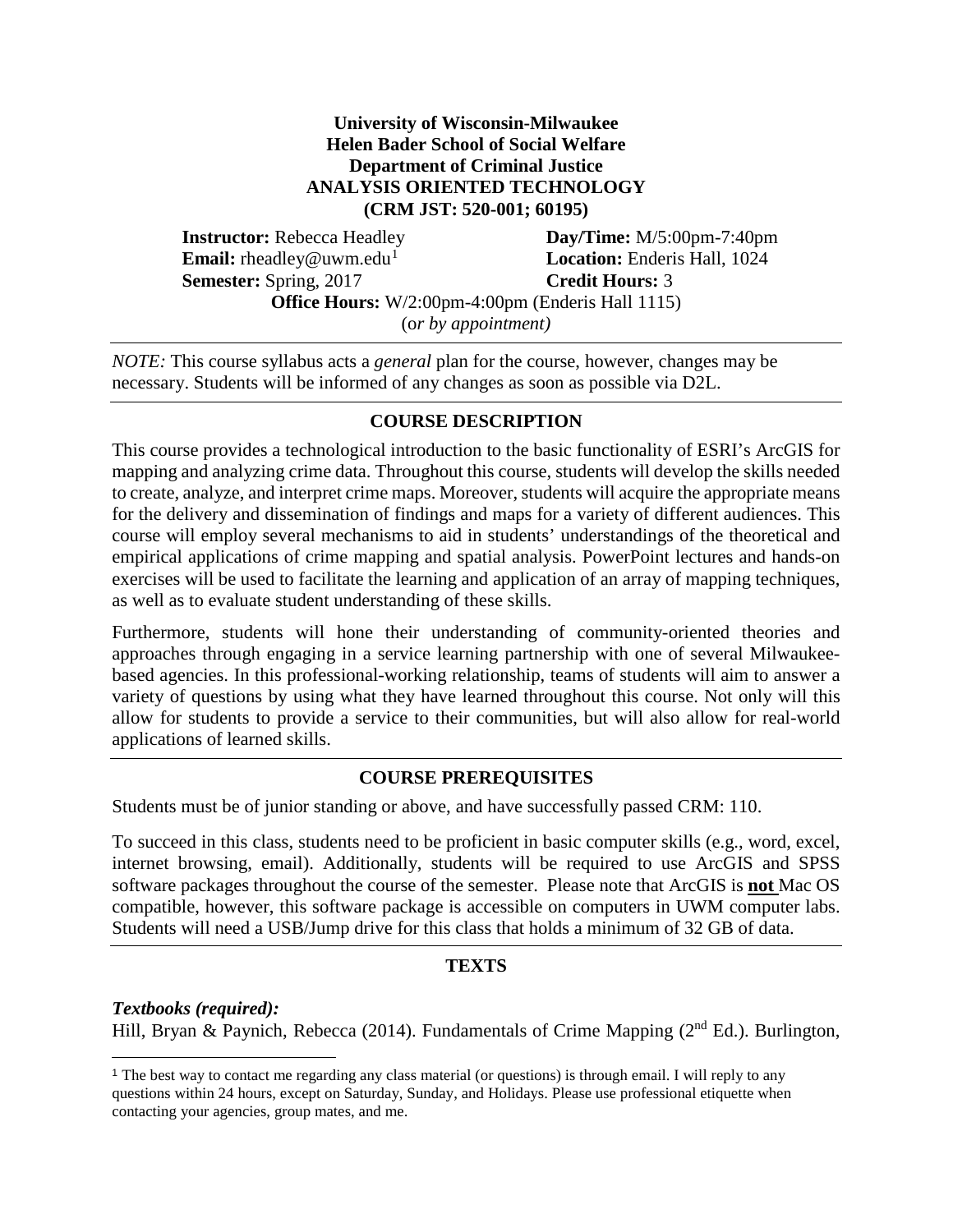#### MA: Jones & Bartlett Learning. ISBN: 978-1-284-02806-5.

#### *Textbook (recommended if not used in CRM: 510):*

Boba-Santos, Rachel (2013). Crime analysis with crime mapping (3<sup>rd</sup> Ed.). Thousand Oaks, CA: Sage Publications. ISBN: 978-1-4522-0271-6

*Additional reading/articles (required):*

Posted on Desire2Learn.

## \_\_\_\_\_\_\_\_\_\_\_\_\_\_\_\_\_\_\_\_\_\_\_\_\_\_\_\_\_\_\_\_\_\_\_\_\_\_\_\_\_\_\_\_\_\_\_\_\_\_\_\_\_\_\_\_\_\_\_\_\_\_\_\_\_\_\_\_\_\_\_\_\_\_\_\_\_\_ **COURSE OBJECTIVES**

From material covered in this course, both through lectures and readings, students will have the potential to meet the following course objectives. Students must play an active role in meeting the course objectives by attending class, completing readings, engaging in discussion, excelling in required course work, and being prepared for every class sessions. Due to the breadth of information covered in each class session, preparation is key to success in this course. Additionally, other individual student factors, outside the instructor's control, may affect the outcome of students reaching course objectives. By the end of this semester, students will be expected to effectively be able to:

- 1) Collect, edit, and convert tabular data to allow for use within ArcGIS;
- 2) Model geographic vector data, including point, line, and polygon data;
- 3) Create and use address locators to geocode data;
- 4) Create effective, professional, and meaningful crime maps;
- 5) Analyze spatial and crime patterns;
- 6) Engage in service learning with an approved community partner;
- 7) Work with community partner agents, as well as group mates, in a respectful and collaborative manner; and
- 8) Clearly communicate findings through the delivery of a written technical report and verbal presentation.

#### **COURSE REQUIREMENTS:**

**ATTENDANCE:** Students are expected to attend to *every* class, not only prepared to answer questions regarding assigned readings, but also ready to share ideas, comments, and concerns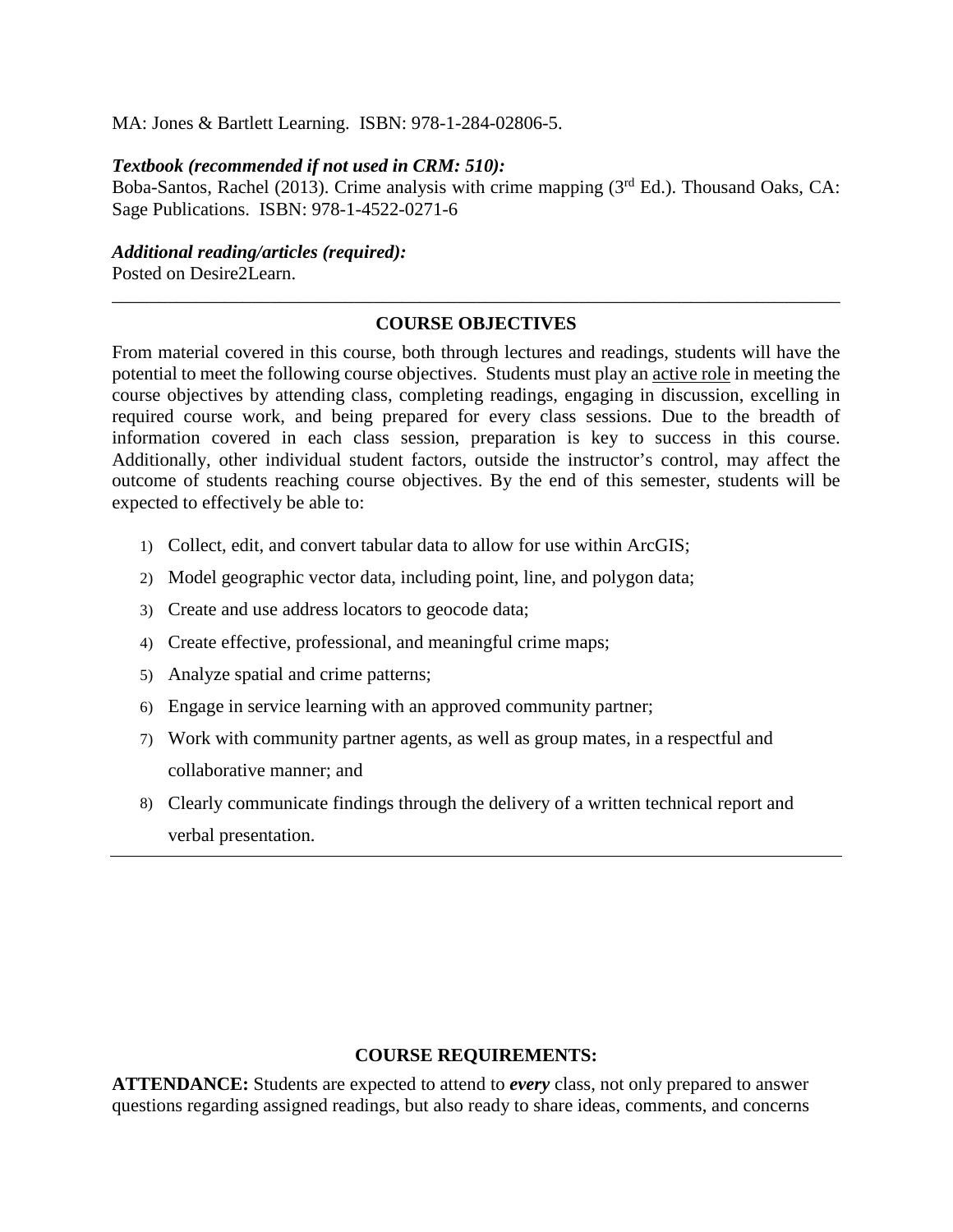that are rooted in the readings and empirical literature. A substantial portion of each class meeting is based on discussion, and failure to add to discussion has the potential to result in the inability of the instructor to detect areas students are struggling with. Poor attendance, a lack of interest, **playing on a computer/phone**, and not completing the readings prior to the class will decrease your grade in this class, and may result in dismissal from class meetings.

Students are allowed two absences from class for any reason (e.g., unforeseen events, illness, weather, just don't feel like coming). You do not need to provide doctors' notes, court notices, or other documentations for these absences. Each additional absence beyond this, regardless of reason, will result in a one letter grade deduction to your final grade (e.g., from A to B). You will be rewarded with a three-percentage point boost to your final grade (e.g., from 92% to 95%) if you have no absences throughout this course. Keep in mind, if you arrive to class late (i.e. 5:01pm or later) you will forfeit your opportunity to receive this reward.

**UNIT APPLICATION WRITE-UP:** This course is broken into four units. After moving through each unit, students are required to write a brief essay that summarizes the material covered within the unit, including new skills learned. Next, students will provide a realistic application of each skill set as it would apply to GIS and/or spatial analysis in the real world (e.g., agency projects). Lastly, students will discuss what they found to be the most helpful or important and areas or techniques that she or he is struggling with. These essays allow for the instructor to adapt class time based on areas of student interest, as well as areas that need further development. Students will only complete write-ups for Unit 1, Unit 2, and Unit 3.

**SERVICE LEARNING JOURNAL:** Rather than completing traditional homework assignments and an examination, you will work with the community partner, during which you will be required to participate in a variety of different activities. Such activities include: attending orientation sessions provided by the agency, assisting with public events, cleaning and entering address data, developing survey instruments, and collecting data from the field. These tasks will be specific to the community partner of your choice, however, you must engage in a minimum of two volunteer events.

Over the course of the semester, you will keep a journal of your activities as they relate to your community partner and service-learning component of this course. Each of the journal entries must be approximately two to three pages in length and will (a) briefly describe the specific activity you engaged in, (b) the reasons for engaging in this activity, (c) why this activity is important for your learning and ability to carry out this research project, and (d) how this activity can help the community agency, (e) what each of the other team members in your group have been working on, and what the game plan is for the immediate future. All journal agencies must be typed in double spaced, Times New Roman font, size 12, with one inch margins. By the end of the semester, your journal will consist of at least 12 journal entries (approximately 1 per week). Each student will submit seven of his or her journal entries at mid-term (Monday, April 3, 2017 @ 5:00pm), and the remaining 5 journal entries on the same day as the community mapping project is due (Monday, May 15, 2017 by 5:00pm).

**PRESENTATION:** Each student team is required to deliver a PowerPoint presentation of the results from your Community Mapping Project. You will have 20 minutes to present your findings to the class, followed by a 10 minute discussion facilitated by your team. Within your presentation, be sure to include each of the following elements: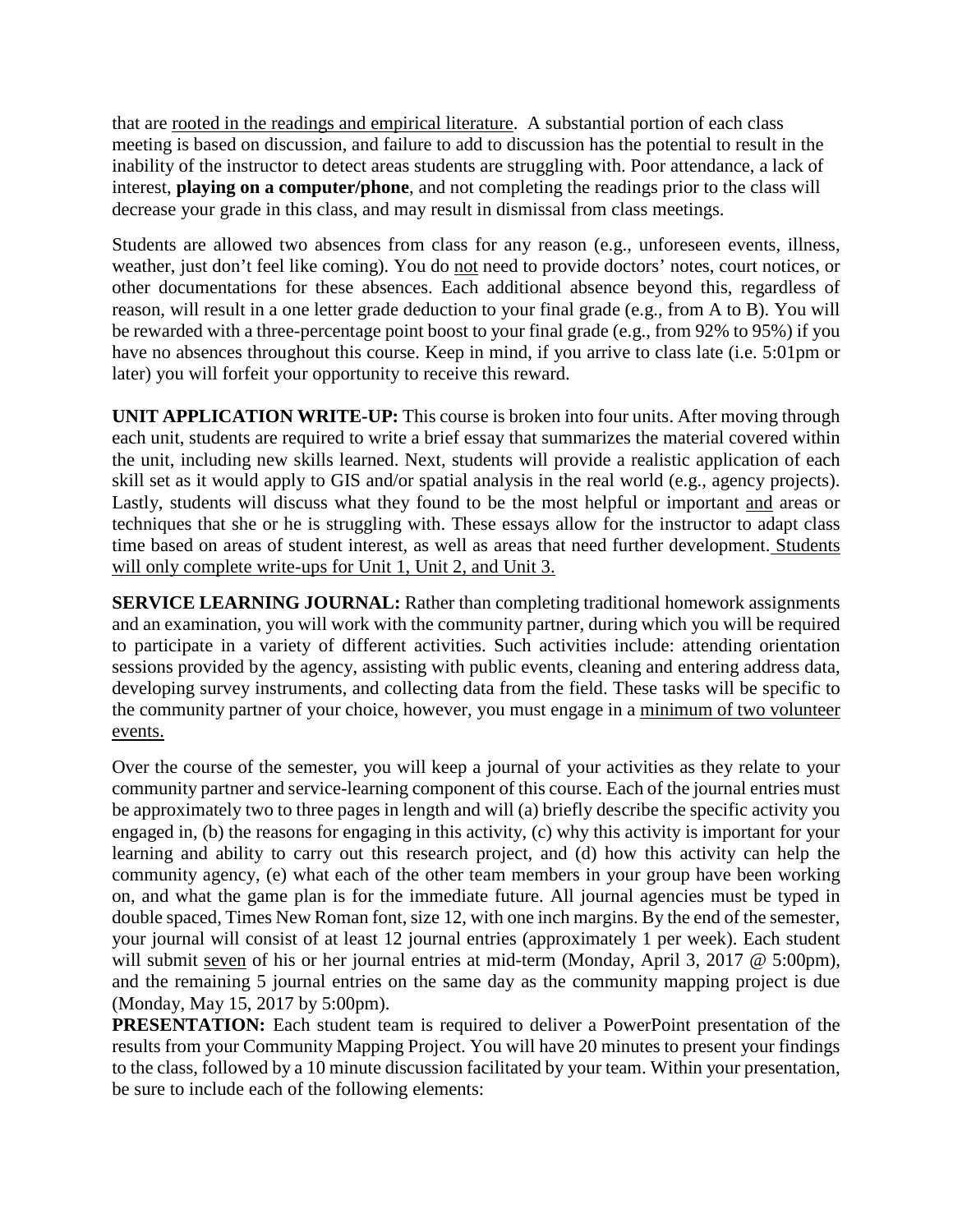- 1. A brief background and significance of your project. What is the general mission of the agency you partnered with? What is important and unique about your project?
- 2. Clearly state each of your team's research questions.
- 3. How was the data obtained? Be sure to discuss key variables. What methods/techniques were used to answer each of the aforementioned research questions?
- 4. What are the main results from your team's project?
- 5. What are potential implications of your findings? What do they mean for the community and agency your team partnered with? What recommendations would your provide this agency?

Presentations will be graded on the ability of students to clearly communicate the above, outlined information, incorporation of visual aids, the ability to facilitate meaningful class discussion, and the general organization and preparedness of the presentation. This exercise allows for each team of students to discuss what they have been working on in the field, as well as for students to further refine their understanding of different GIS applications. Furthermore, this presentation allows for teams to receive feedback regarding the direction of their project. This feedback has the aim of helping teams identify areas to consider before submitting their final written report.

**COMMUNITY MAPPING PROJECT REPORT:** This project is intended to measure your understanding and ability to apply GIS concepts and functions to real-world scenarios. This report is due on Monday, May 14, 2017 at 5:00pm. Reports received after this time (i.e. 5:01pm) will be subjected to a 10% reduction in the grade. For each 24 hour period that passes, the grade will be reduced by an addition 10%. Reports will not be accepted after 3 days (i.e. Thursday, May 18, 2017 at 5:01pm). Each component of this project is outlined below.

- 1. In collaboration with your team's community agency, develop at least three related questions that the agency is in need of learning more about and that must be answered using a GIS. These questions can be descriptive, exploratory or explanatory in nature, but they must be spatial.
	- a. For example, "Are the parolees on my caseload mostly violent offenders?" is NOT a spatial question.
	- b. "How are the violent offenders on my caseload *distributed* throughout my jurisdiction?" IS a spatial question.
	- c. Be careful to choose questions that do, in fact, require GIS to answer them!
- 2. Find (or create) all necessary datasets/shapefiles to use in a GIS to answer your questions. Use base layers as appropriate.
- 3. Produce at least four final maps using sound cartographic principles.
- 4. Turn in a technical report of no more than 2500 words. This does not include: maps, graphics, screen captures, figures or references. You must also submit the technical report and the maps to your community partner. The technical report should be produced in color. Be sure to consider the feedback received during your class presentation.

## **Components of Technical Report**

This report should be written in a professional and organized manner. Follow the instructions below to ensure that you have completely answered each portion of the report. Use the headings below as the general format of your paper (using APA formatting). Be sure to include appropriate citations in APA in all portions of your report.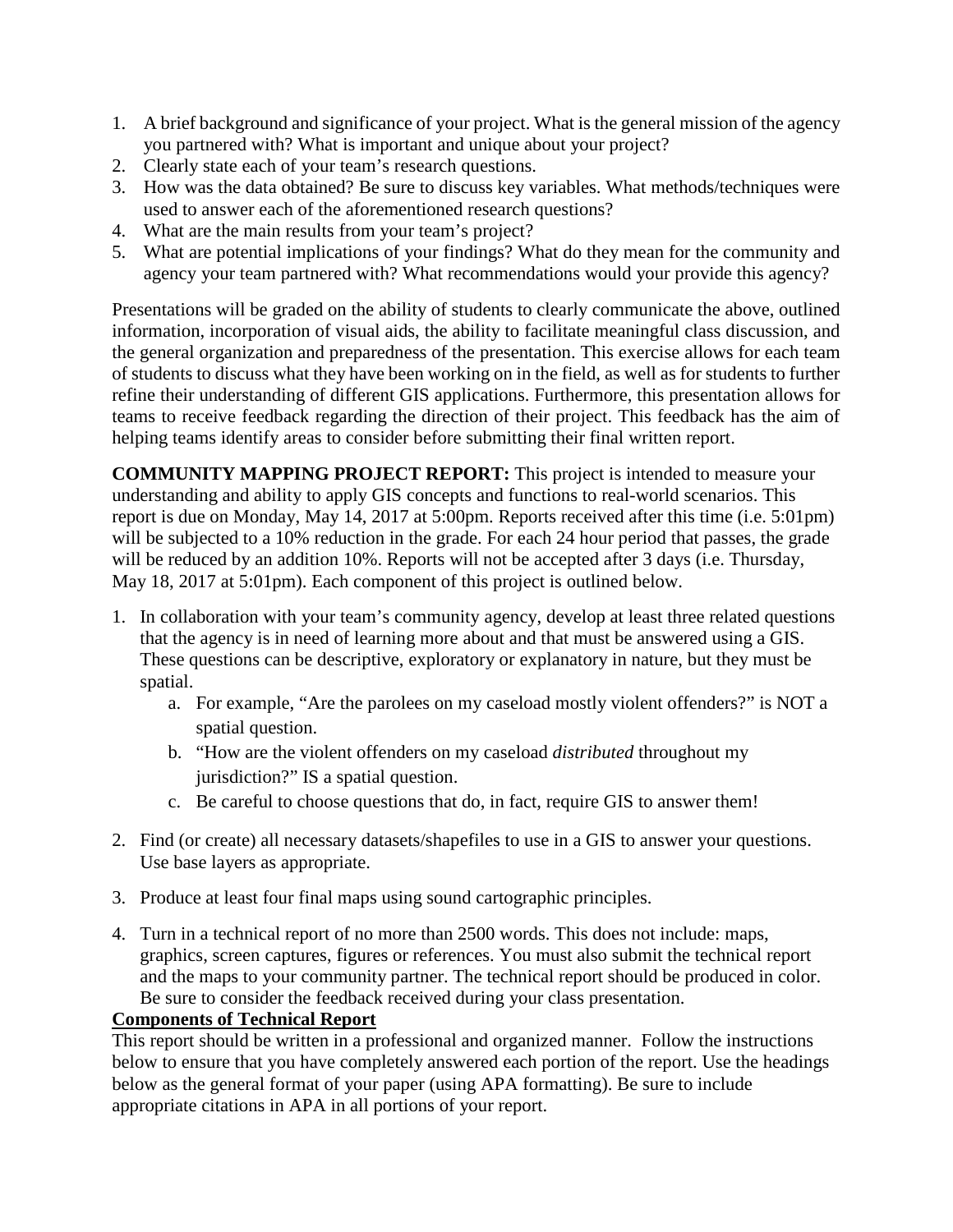## 1. Introduction:

The introduction of your paper should allow the reader to have an understanding of what the current study is aimed to examine. Moreover, it should be clear to the reader why this is an important topic and why it is a novel research question (answers the "*So what?*"). Next, provide the reader with what will be found in each of the subsequent sections of the paper. Lastly, state your research questions and why GIS was required to answer each research question.

## 2. Methods:

This section of your report explicitly states what data you used, how you obtained this data, and how you used this data to test your research question(s). Explain how you cleaned and/or recoded your data. Additionally, discuss how ArcGIS was used to produce each map. Provide a discussion of each of the steps needed to be taken if someone wanted to reproduce your maps. Color images of the final maps must be included in this section.

3. Results:

In this section you will discuss what you found! Your findings from each map should be discussed separately, with each discussion including: the information/findings that the map is intended to communicate (i.e. what is the maps purpose), and the interpretation of what the map shows.

## 4. Discussion, Policy Recommendations, & Conclusion:

Your discussion should explain how your results answer each of your research questions. Additionally, relate what you found to spatial theories of offending. Also include recommendations that you would give to this agency or to local policy makers. Why are your findings important, and why do they support these recommendations? Lastly, the conclusion should end with a declarative statement with the main takeaway message from your study (this is what you are leaving the reader with, so make sure it is clear and strong).

5. References:

All references used throughout your report should follow APA citation format. Be sure to include a reference page at the end of you report.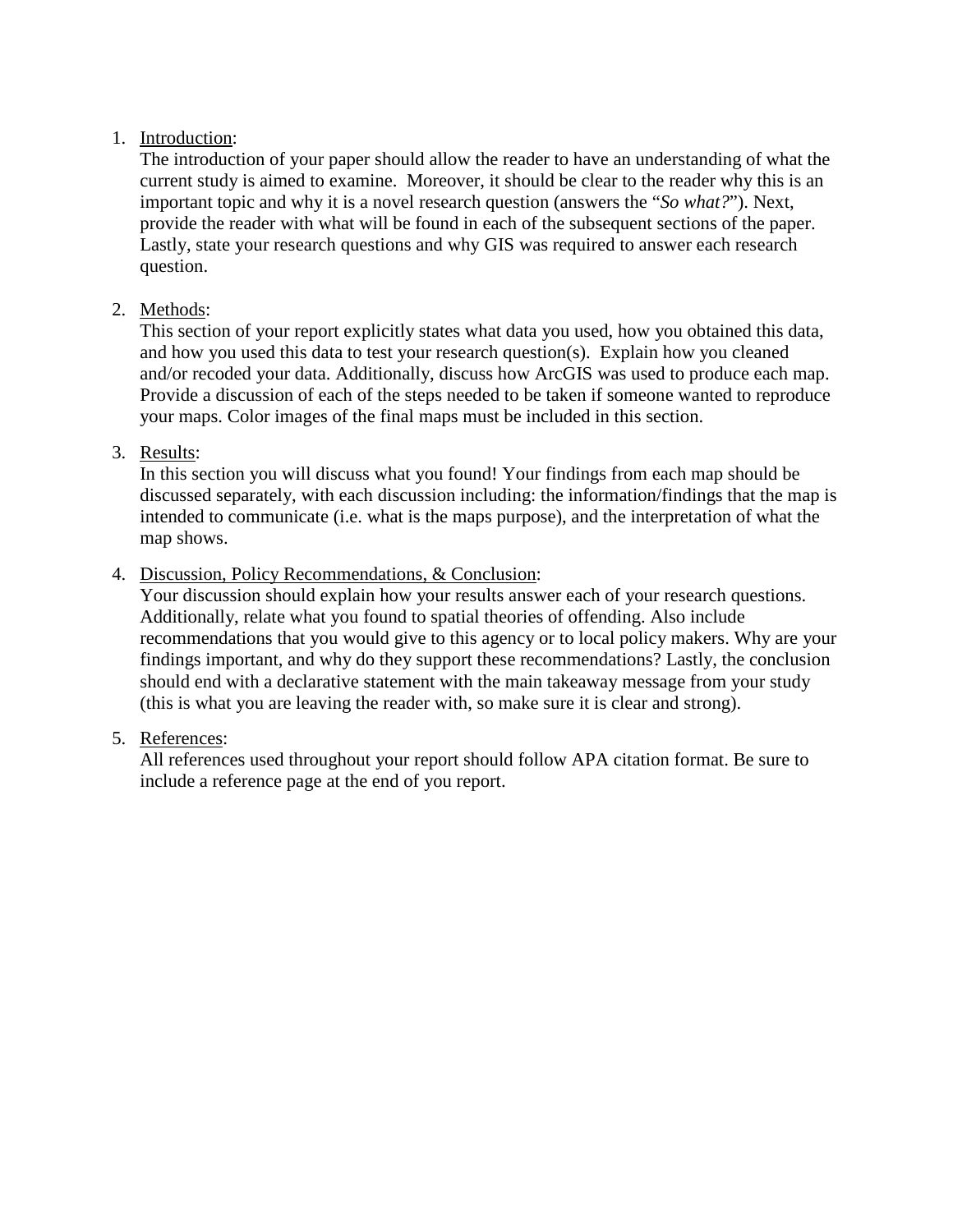**TIME INVESTMENT:** This class meets once weekly for 2 hours and 40 minutes, for a total of 42.67 hours of required lecture time throughout the course of the semester. Students should expect to take home *at least* 45 hours of work (approximately 3 hours/week) completing readings, book exercises, and preparing for class. Additionally, this course requires three unit application writeups. Students should anticipate spending *at least* 2 hours on each unit application write-up. Students are expected to have on-going participation with their community partnership agency, as well as complete 12 entries in their service learning journals. Students should expect to spend a minimum of 30 hours carrying out these components of this course. Lastly, students should anticipate *at least* 20 additional hours on their final reports and presentations. All told, *this course is likely to take at least 143.67 hours of your time*.

| <b>Expected Workload (hours)</b>         |       |
|------------------------------------------|-------|
| Lecture/In-Class Work                    | 42.67 |
| Reading, Exercises, Class Preparation    | 45.00 |
| Unit Application Write-Up (2 hours each) | 6.00  |
| Community Partnership & Journal          | 30.00 |
| <b>Report and Presentation</b>           | 20.00 |
| TOTAL 143.67                             |       |

#### **POINTS & GRADES**

Final grades are determined according to the points assigned to each of the course requirements:

| Graded                             | <b>Points</b> | $\frac{0}{0}$ | <b>Total</b>  | <b>Total</b>  |
|------------------------------------|---------------|---------------|---------------|---------------|
| <b>Item</b>                        | Each          | Each          | <b>Points</b> | $\frac{0}{0}$ |
| Unit Application Write-Ups $(3)$   |               | 5%            |               | 15%           |
| Community Partnership Journal (12) | 2.5           | 2.5%          | 30            | 30%           |
| Presentation $(1)$                 | ---           | $---$         | 10            | 10%           |
| Community Partnership Report (1)   |               |               | 45            | 45%           |

| To calculate your grade: | Your points earned           |  |
|--------------------------|------------------------------|--|
|                          | <b>Total Point Available</b> |  |
|                          | $(100 \text{ points})$       |  |

The distribution for the final grades by percentage (and points) is as follows:

|  | $A = 93-100\%$          |            | $C = 73-76.9\%$    |
|--|-------------------------|------------|--------------------|
|  | $A = 90-92.9\%$         | $C_{\tau}$ | $= 70 - 72.9\%$    |
|  | $B_+ = 87-89.9\%$       |            | $D_{+}$ = 67-69.9% |
|  | $B = 83-86\%$           |            | $D = 63-66.9\%$    |
|  | $B - = 80 - 82.9\%$     |            | $D = 60-62.9%$     |
|  | $C_{\pm} = 77 - 79.9\%$ |            | $F = 0.59\%$       |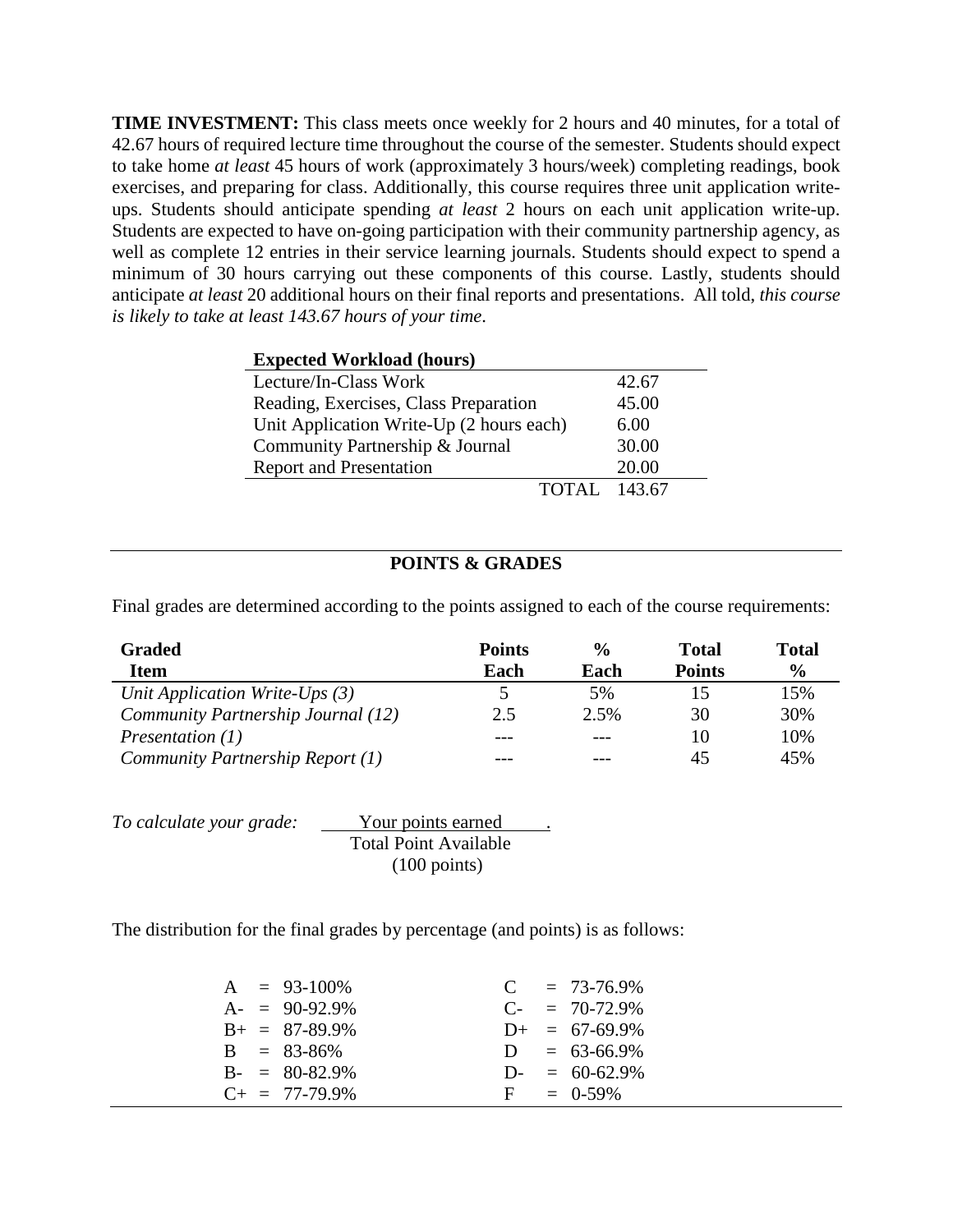## <span id="page-7-0"></span>**COURSE OUTLINE**

The outline below provides a general plan of the topics and readings to be covered in the course and deviations may be necessary. Readings listed on the course outline should be completed prior to the corresponding class session date. The instructor will notify students in advance of any changes in topics and readings.

| Date:       | <b>Lecture Topics:</b>                                                                                                                                                   | <b>Lab Topics:</b>                                             | <b>Readings &amp; Assignments Due</b>                                                                 |  |
|-------------|--------------------------------------------------------------------------------------------------------------------------------------------------------------------------|----------------------------------------------------------------|-------------------------------------------------------------------------------------------------------|--|
|             | Unit 1: Foundations of Crime Mapping & Theoretical Perspectives                                                                                                          |                                                                |                                                                                                       |  |
| January 23  | Introduction to course                                                                                                                                                   | Review Syllabus                                                |                                                                                                       |  |
|             | Guest speakers from Community<br>Partnership Agencies <sup>2</sup>                                                                                                       | Discussion of MOUs                                             |                                                                                                       |  |
|             |                                                                                                                                                                          |                                                                | Chapter 1                                                                                             |  |
| January 30  | Introduction to crime mapping                                                                                                                                            | Navigation in ArcGIS                                           | Read MOU for each agencies.                                                                           |  |
|             | Historical & contemporary crime mapping                                                                                                                                  | Basic features of ArcGIS                                       | Rank the top three agencies you<br>would like to be partnered with.<br>Include a brief justification. |  |
| February 6  | Review of spatially relevant theories:<br>Social Disorganization<br>a.<br>Collective Efficacy<br>$\mathbf{b}$ .<br><b>Environmental Criminology</b><br>$\mathbf{c}$ .    | Finding, obtaining, and importing<br>data                      | Chapters 2 & 3                                                                                        |  |
| February 13 | Geography and Individual Decision<br>Making<br>Spatial units of analysis<br>Police department application of theory,<br>spatial analysis, and evidence-based<br>practice | Using Census data<br>Obtaining data from MPD<br><b>COMPASS</b> | Chapters $4 & 5$                                                                                      |  |

 $2$  Tentative. NOTE: These speakers may be scheduled outside of class meeting times.

 $\overline{a}$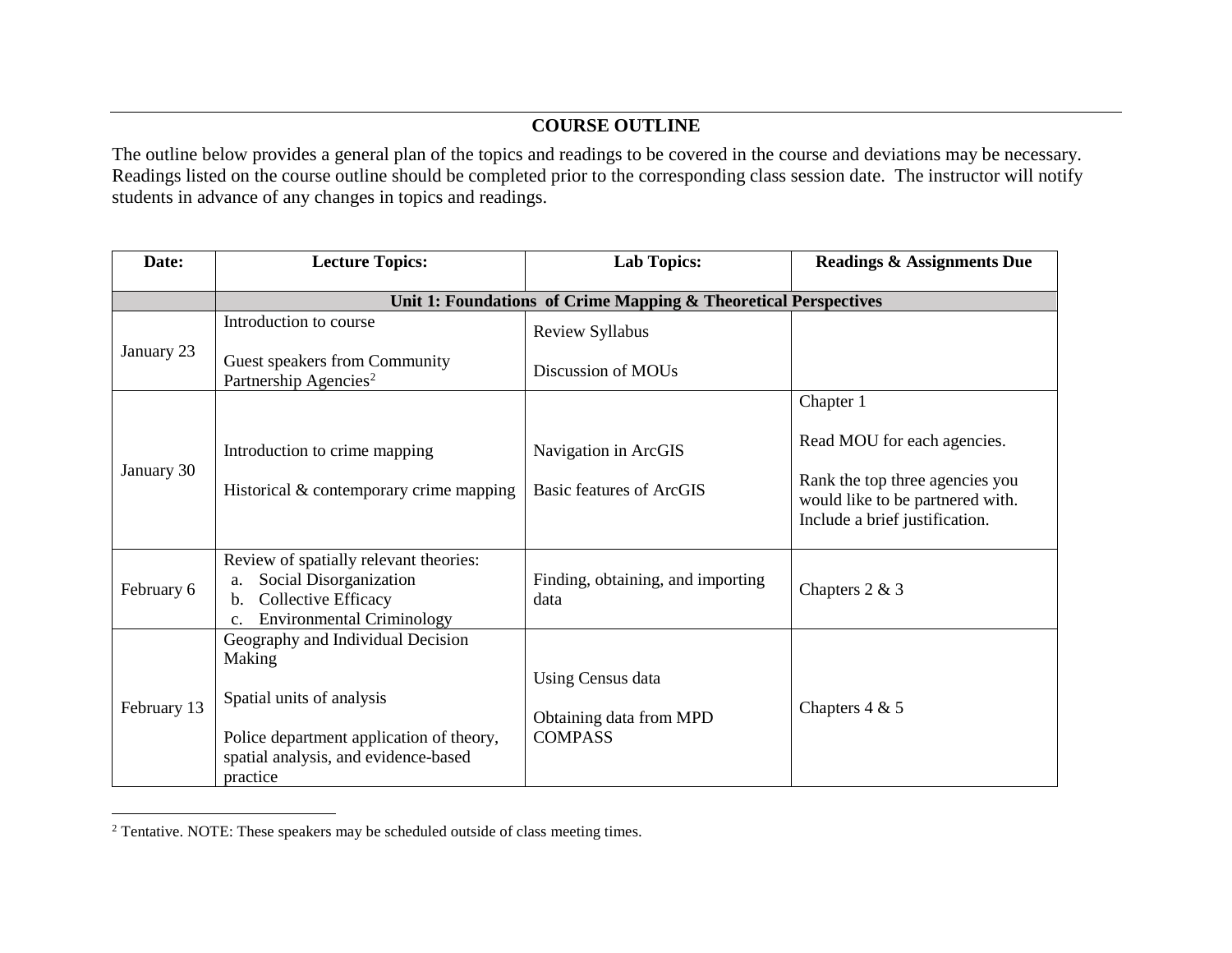|             | <b>Unit 2: Research and Crime Data</b>                                                                                                                                          |                                                                                                   |                                                                                  |  |  |
|-------------|---------------------------------------------------------------------------------------------------------------------------------------------------------------------------------|---------------------------------------------------------------------------------------------------|----------------------------------------------------------------------------------|--|--|
| February 20 | Review of projections<br>Distribution of crime over place                                                                                                                       | Creating address locators<br>Cleaning data<br>Geocoding point data                                | <b>Unit 1 Application Write-Up</b><br>Due!!<br>Chapters $6 & 7$                  |  |  |
| February 27 | Part 1:<br>Crime trends<br>Modeling crime trends                                                                                                                                | Part 1:<br>Joins and Relates<br>Editing, labeling, and symbolizing<br>data/features within ArcGIS | Chapter 8                                                                        |  |  |
| March 6     | Part 2:<br>Crime trends<br>Modeling crime trends                                                                                                                                | Part 2:<br>Editing, labeling, and symbolizing<br>data/features within ArcGIS<br>Map elements      |                                                                                  |  |  |
| March 13    | <b>In Class Work Session: Community Mapping Project</b>                                                                                                                         |                                                                                                   |                                                                                  |  |  |
| March 20    | <b>Spring Break!! (no class)</b>                                                                                                                                                |                                                                                                   |                                                                                  |  |  |
|             | <b>Unit 3: Analyzing Spatial Crime Data</b>                                                                                                                                     |                                                                                                   |                                                                                  |  |  |
| March 27    | Review of statistical terminology<br>Different types of classifications of data                                                                                                 | <b>Classification schemes</b>                                                                     | <b>Unit 2 Application Write-Up</b><br>Due!!<br>Chapter 9                         |  |  |
| April 3     | Part 1:<br>Discussion of the importance of buffers<br>Different measures of distance<br>Different types of maps, including:<br>Choropleth, Hot Spot, and kernel density<br>maps | Part 1:<br>Creating buffers<br>Creation of choropleth maps                                        | <b>Part I of Service Learning</b><br><b>Journals Due!!</b><br>Chapters 10 and 11 |  |  |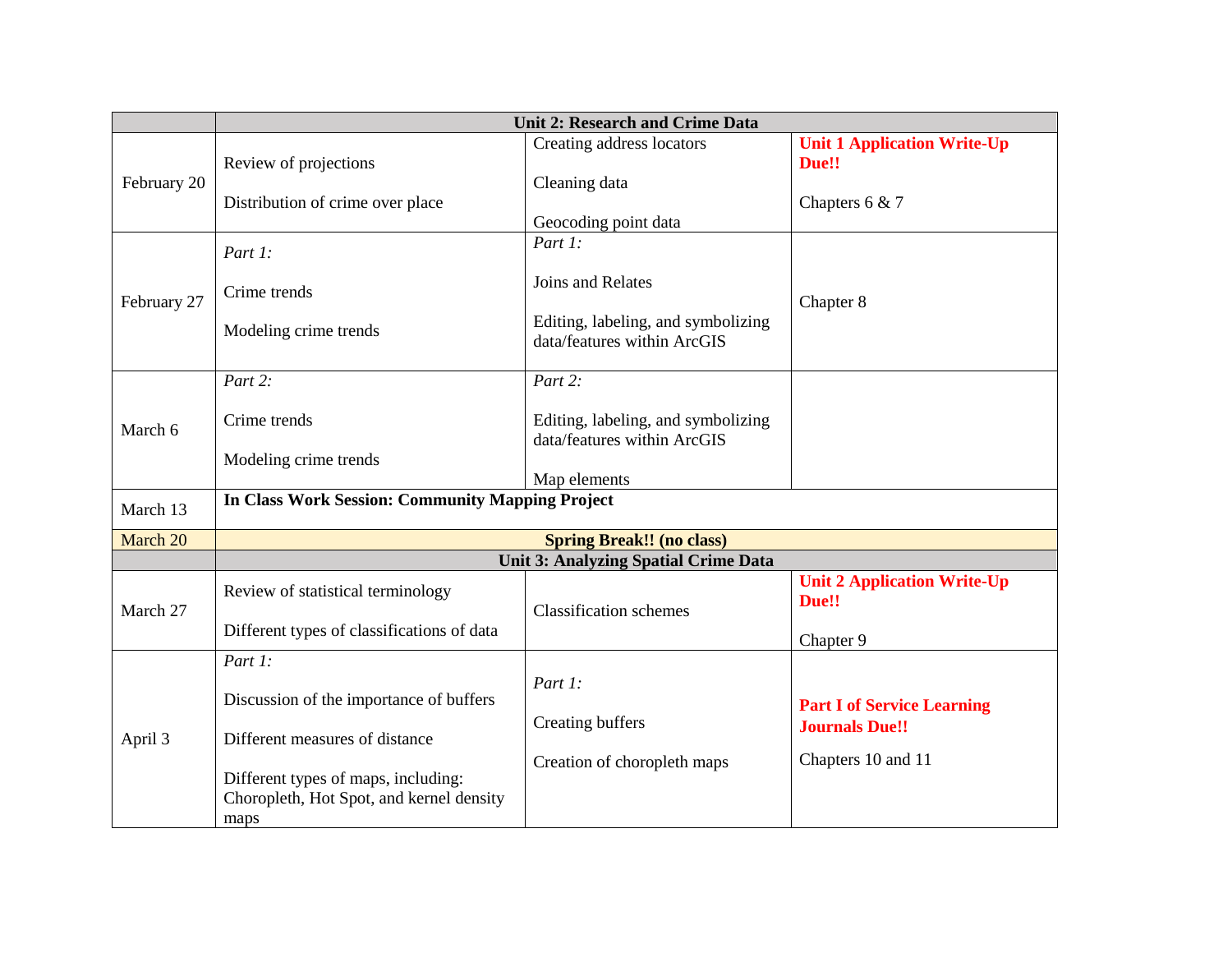| April 10 | Part 2:                                                     | Part 2:                                       |                                                               |
|----------|-------------------------------------------------------------|-----------------------------------------------|---------------------------------------------------------------|
|          | Different measures of distance within<br>ArcGIS             | Creation of choropleth maps                   |                                                               |
|          | Discussion of different types of maps,                      | Creation of Hot Spot maps                     |                                                               |
|          | including: Choropleth, Hot Spot, and<br>kernel density maps | Creation of Kernel Density maps               |                                                               |
|          |                                                             | Unit 4: Mapping and Writing for Your Audience |                                                               |
|          | Dissemination of findings                                   |                                               |                                                               |
| April 17 | Technical writing                                           |                                               | <b>Unit 3 Application Write-Up</b><br>Due!!                   |
|          | Appropriate mapping techniques for<br>different audiences   |                                               | Chapter 12                                                    |
| April 24 | <b>In Class Work Session: Community Mapping Project</b>     |                                               |                                                               |
| May 8    | <b>Student Presentations</b>                                |                                               | <b>Community Mapping Project</b><br><b>Presentation Due!!</b> |
| May 15   | <b>Final Project Due (no class meeting)</b>                 |                                               | <b>Community Mapping Project</b><br><b>Report Due!!</b>       |
|          |                                                             |                                               | <b>Part II of Service Learning</b><br><b>Journals Due!!</b>   |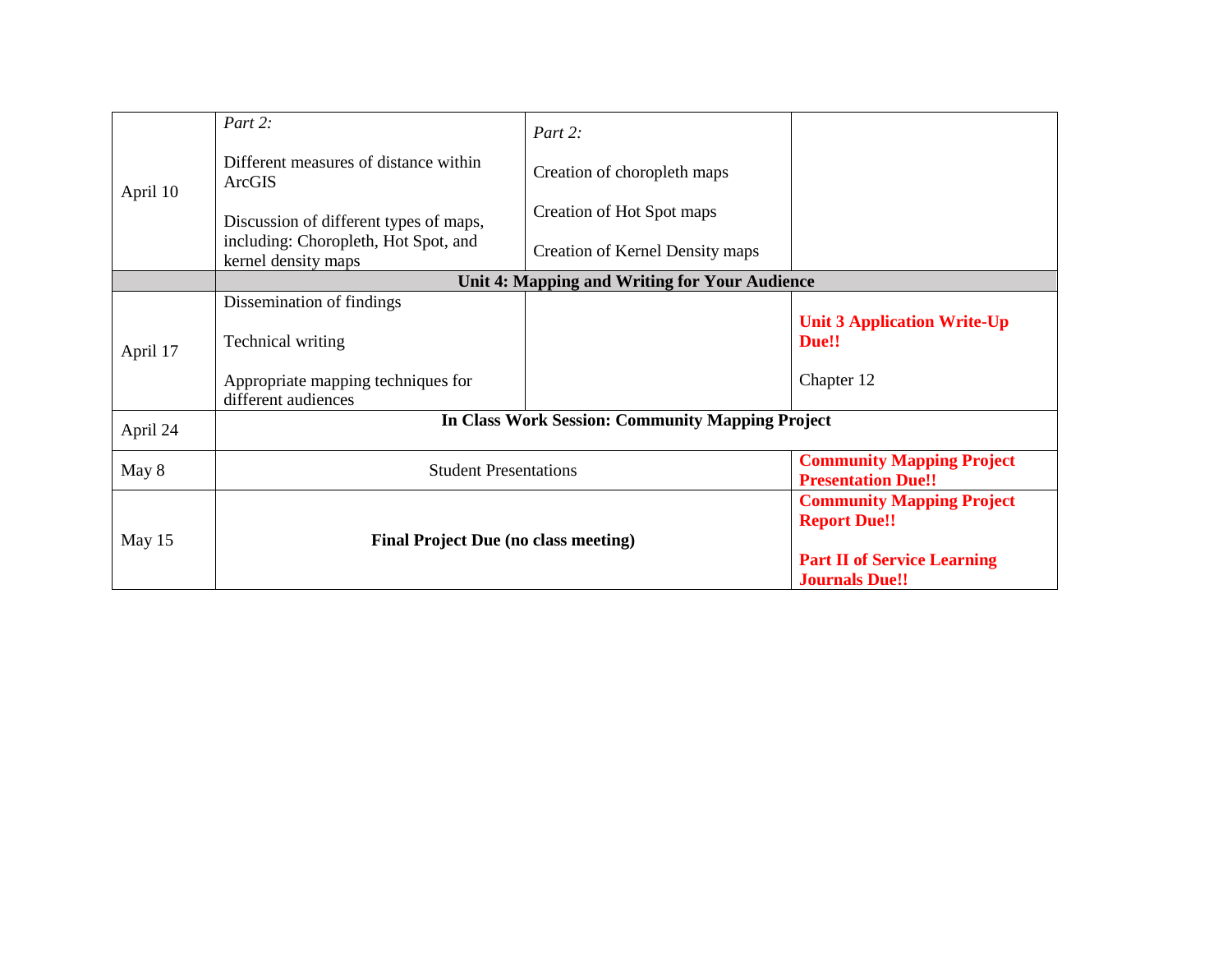## **University Policies.**

Please review University policies at the following link: [http://www4.uwm.edu/secu/news\\_events/upload/Syllabus-Links.pdf](http://www4.uwm.edu/secu/news_events/upload/Syllabus-Links.pdf)

#### **Accommodation for Religious Observances**

Students will be allowed to complete course requirements that are missed due to a religious observance recognized by UWM. <http://www.uwm.edu/Dept/SecU/acad%2B>

#### **Accommodation for Students with Disabilities**

If a student is in need of any accommodations due to disability, the student must notify the instructor and provide related paperwork within the first week of the semester. For additional information, go to the following link: <http://www4.uwm.edu/arc>

#### **Support Services**

Any student that has been identified by the university as requiring support services in terms of test-taking or other class activities should notify me as soon as possible. More information can be found at: <http://www.uwm.edu/Dept/DSAD/SAC/SACltr.pdf>

#### **Accommodation for Military Service:**

Accommodations for absences due to the call-up reserves to active military services will be granted. Please inform the instructor during the first week of the semester if you are currently under reserve or active military duty. For more information, see the following link: [http://www4.uwm.edu/current\\_students/military\\_call\\_up.cfm](http://www4.uwm.edu/current_students/military_call_up.cfm)

#### **Incompletes**

A notation of "incomplete" may be given in lieu of a final grade to a student who has carried a subject successfully until the end of a semester but who, because of illness or other unusual and substantiated cause beyond the student's control, has been unable to take or complete the final examination or to complete some limited amount of term work. For more information see the following link:

[https://www4.uwm.edu/secu/docs/other/S\\_31\\_INCOMPLETE\\_GRADES.pdf](https://www4.uwm.edu/secu/docs/other/S_31_INCOMPLETE_GRADES.pdf)

## **Academic Dishonesty**

All students are **highly** recommended to read the University's official policy on academic dishonesty. Regardless of whether you choose to read this policy, you are required to adhere by its standards. Academic dishonesty of any kind (e.g., cheating, copying, plagiarism) will not be tolerated in this course. All suspected cases of cheating will be handled according to the Academic Integrity Policy at UWM (see <http://www.uwm.edu/Dept/OSL/DOS/conduct.html>) and will receive an **F** in the course (additional sanctions may apply). <http://uwm.edu/academicaffairs/facultystaff/policies/academic-misconduct/>

#### **Classroom Civility**

Students and faculty alike should strive to create a class environment that reflects mutual respect and the importance of learning. If a student's behavior threatens to disrupt that environment, the faculty member has a responsibility to seek resolution of the problem.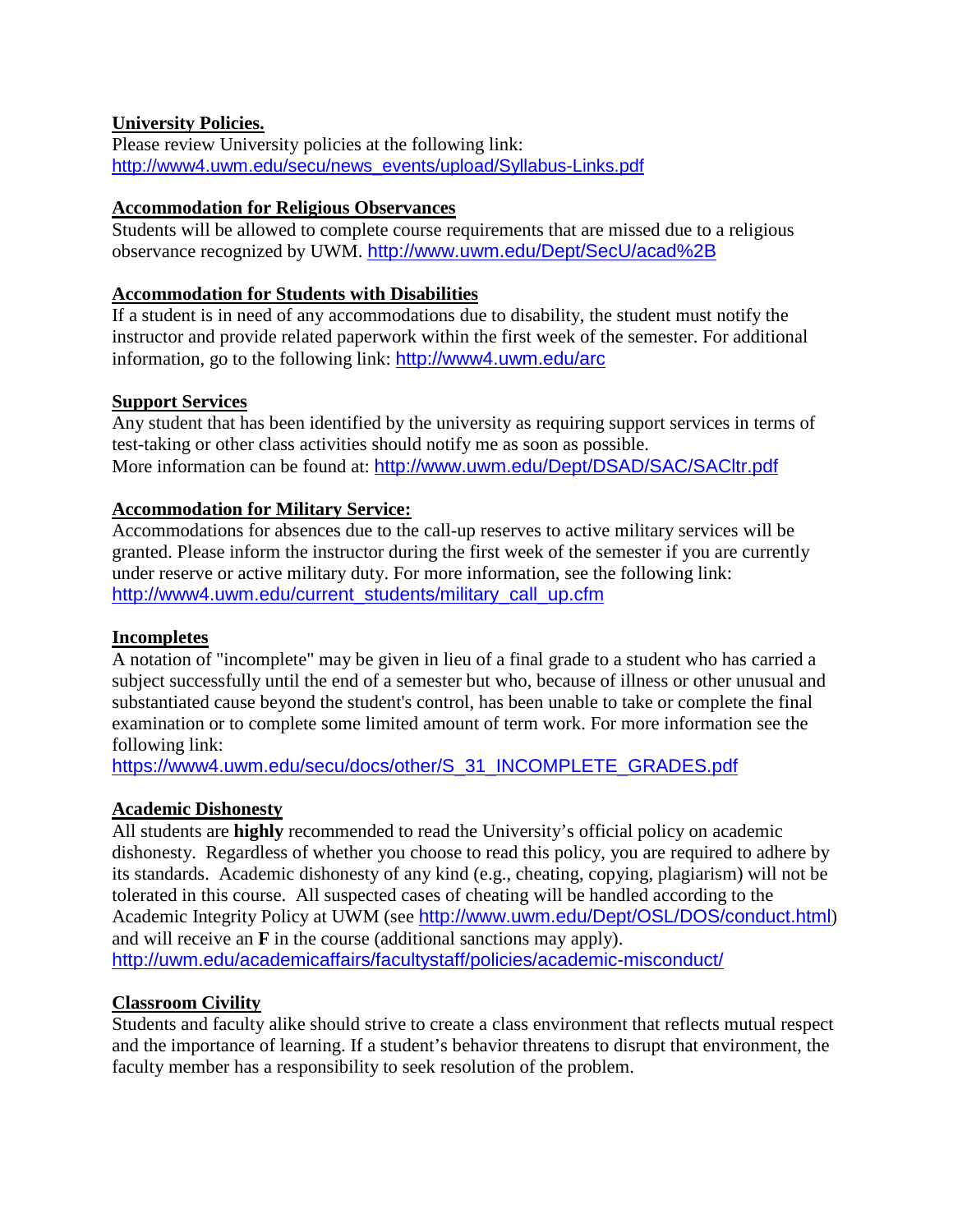In order to maintain an environment conducive to education, the use of cell phones (including for text messaging), pagers, MP3 players, or any other electronic devices is prohibited during class time. **These devices must be turned off during class time.** Text messaging during class is not appropriate and will not be allowed. If a student text messages during class, s/he will be warned the first time and will be asked to leave class the second.

*Discriminatory conduct (such as sexual harassment*)*.* Discriminatory conduct will not be tolerated by the University. It poisons the work and learning environment of the University and threatens the careers, educational experience, and well-being of students, faculty, and staff. See the following link for more information:

[https://www4.uwm.edu/secu/docs/other/S\\_47\\_Discrimina\\_duct\\_Policy.pdf](https://www4.uwm.edu/secu/docs/other/S_47_Discrimina_duct_Policy.pdf)

## **Complaint Procedures**

Students may direct complaints to the head of the academic unit or department in which the complaint occurs. If the complaint allegedly violates a specific university policy, it may be directed to the head of the department or academic unit in which the complaint occurred or to the appropriate university office responsible for enforcing the policy. [https://www4.uwm.edu/secu/docs/other/S\\_47\\_Discrimina\\_duct\\_Policy.pdf](https://www4.uwm.edu/secu/docs/other/S_47_Discrimina_duct_Policy.pdf)

## **Grade Appeal Procedures**

A student may appeal a grade on the grounds that it is based on a capricious or arbitrary decision of the course instructor. Such an appeal shall follow the established procedures adopted by the department, college, or school in which the course resides or in the case of graduate students, the Graduate School. These procedures are available in writing from the respective department chairperson or the Academic Dean of the College/School. <http://www4.uwm.edu/secu/docs/other/S28.htm>

**Other**. The final exam requirement, the final exam date requirement, etc. http://www4.uwm.edu/secu/docs/other/S22.htm